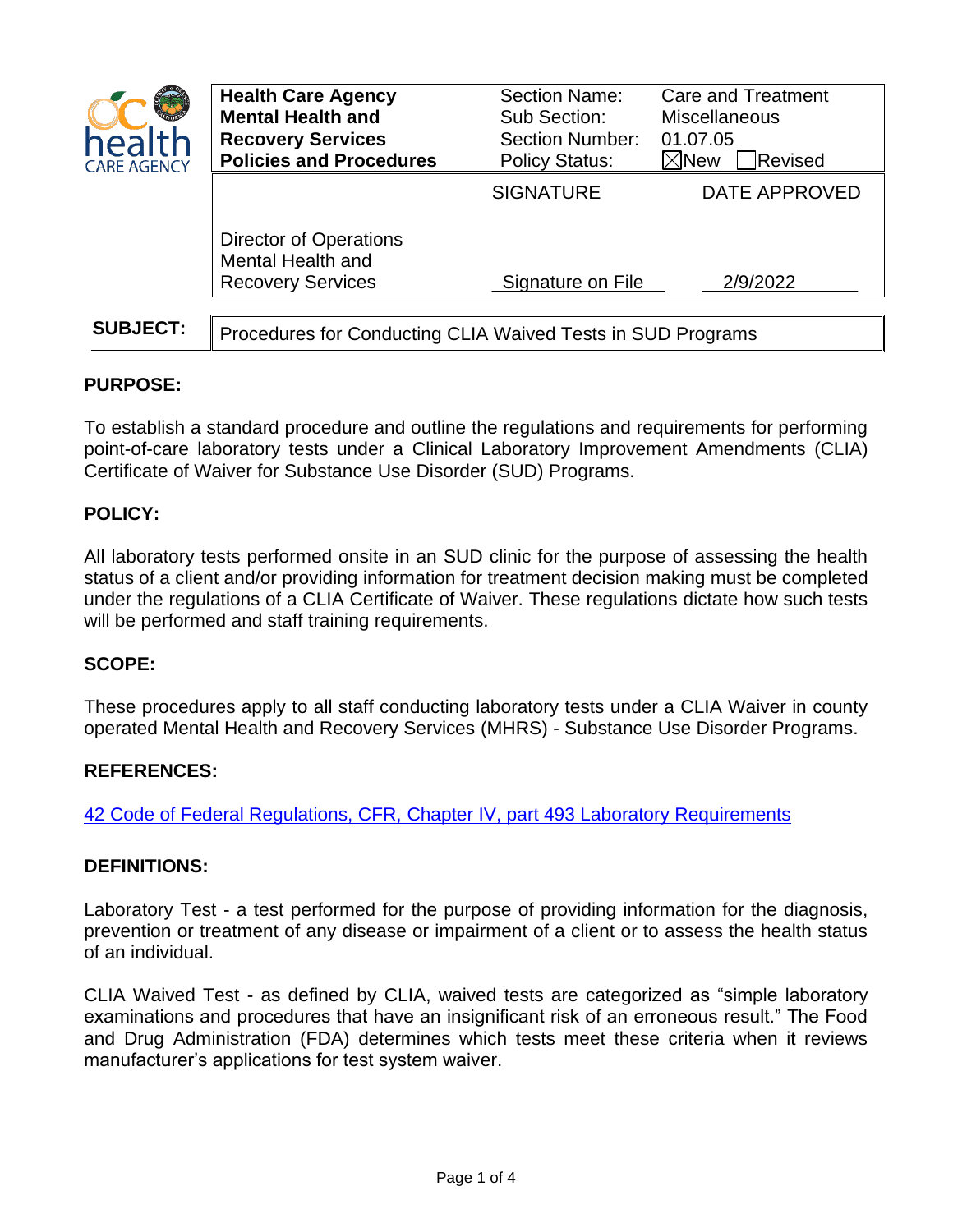## **FORMS:**

CLIA Waived Test Staff Training Log (AQIS SUD 22.01.18)

CLIA Waived Lab Test Storage Room Temperature Log (AQIS SUD 22.01.31)

### **PROCEDURE:**

- I. In order to perform laboratory tests under a CLIA Waiver, Health Care Agency (HCA) must apply for and maintain an active Certificate of Waiver with the California Department of Public Health, Lab Field Services Branch. A Certificate of Waiver is required of each clinic or program location that will be performing a CLIA Waived Test.
	- A. The clinic/program Service Chief I/II or Program Manager shall serve as the 'Lab Owner', and the SUD Medical Director shall serve the role of 'Lab Director' as required for the CLIA Certificate of Waiver registration.
	- B. HCA must notify the California Department of Public Health, Lab Field Services Branch within 30 days whenever there is a change in Lab Owner, Lab Director, address or contact information of the clinic/program.
- II. HCA staff may only perform tests that are designated as 'CLIA Waived' for the purpose of assessing the health status of a client and/or providing information for treatment decision making.
- III. HCA staff should only perform a CLIA Waived Test at the direction of a MHRS Psychiatrist/Physician or Nurse Practitioner.
- IV. When performing a CLIA Waived Test, staff must follow the current manufacturer directions for use of that particular test product—directions include intended use and limitations of the test product. Copies of directions for use will be reviewed with staff during training and copies must be made available for reference at all clinic testing locations. Tests can never be performed for any purpose outside of that outlined by the manufacturer. Instructions for a particular test may be changed by the manufacturer over time, so staff should always refer to the instructions that were packaged with each batch of test products.
- V. When performing a CLIA Waived Test, staff must follow Personal Protective Equipment (PPE) recommendations as provided through HCA's required safety and Blood Borne Pathogens staff trainings. This applies to PPE and proper handling of any specimen obtained or Other Potential Infectious Materials generated in performing the test.
- VI. Results of a CLIA Waived Test must be documented into the client chart of the Electronic Health Record (EHR) by the staff performing the test as soon as possible.
- VII. Minimum requirements of clinical staff who are trained to perform a CLIA Waived Test include possessing a High School Diploma or equivalent document.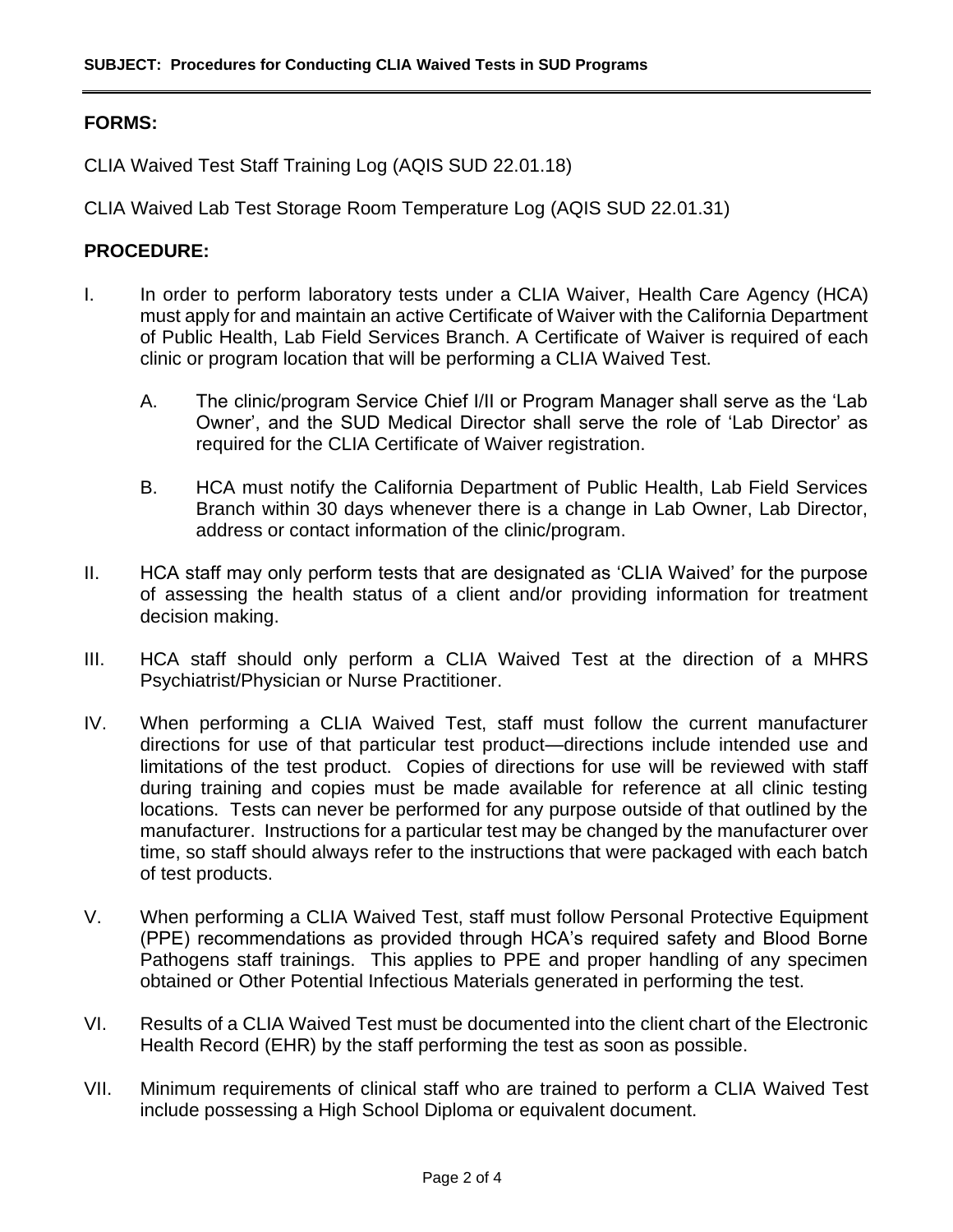- VIII. All staff performing a CLIA Waived Test must be trained by an HCA medical staff member (MHRS Nurse or MHRS Psychiatrist/Physician or Nurse Practitioner) prior to using that particular test. HCA shall maintain the CLIA Waived Test Training Log that include a record of the date of staff training, products reviewed and names of staff receiving and providing the training. All staff should receive review training on CLIA Waived Tests on an annual basis.
- IX. Test product instructions will specify how and under what conditions (such as temperature) that each test should be stored. Temperature of the room in which tests are stored will be checked and logged on the CLIA Waived Lab Test Storage Room Temperature Log every business day. Tests should only be accessible to appropriate HCA staff during the business day and should be stored in a locked cabinet outside of business hours. Additionally, tests should never be directly accessible to clients. Keys to the locked cabinet should be available to trained HCA staff, however, lab tests should never be stored in the same cabinets as medications or medical supplies used by HCA medical staff.
- X. Copies of the following documents must be maintained in a binder onsite at each clinic/program location:
	- A. This Policy
	- B. The clinic/program Certificate of Waiver.
	- C. The manufacturer directions and specifications for each CLIA Waived Test in use at HCA MHRS-SUD.
	- D. A copy of the CLIA Waived Test Training Log for staff at that particular clinic/program.
	- E. CLIA Waived Lab Test Storage Room Temperature Log.
- XI. The following are best practices that staff should follow when performing all CLIA-Waived tests:
	- A. Ensure that testing area is clean before and after performing any tests.
	- B. Perform tests only where there is adequate lighting.
	- C. Check expiration date of test product to be sure it is not expired. Discard if expired and check inventory of tests to ensure that other tests are current.
	- D. Confirm that copy of manufacturer product instructions is available for reference in testing area. Consult instructions if necessary.
	- E. Whenever unpacking a new supply of tests, replace product instructions on file in testing area with the updated instructions contained in the shipping box.